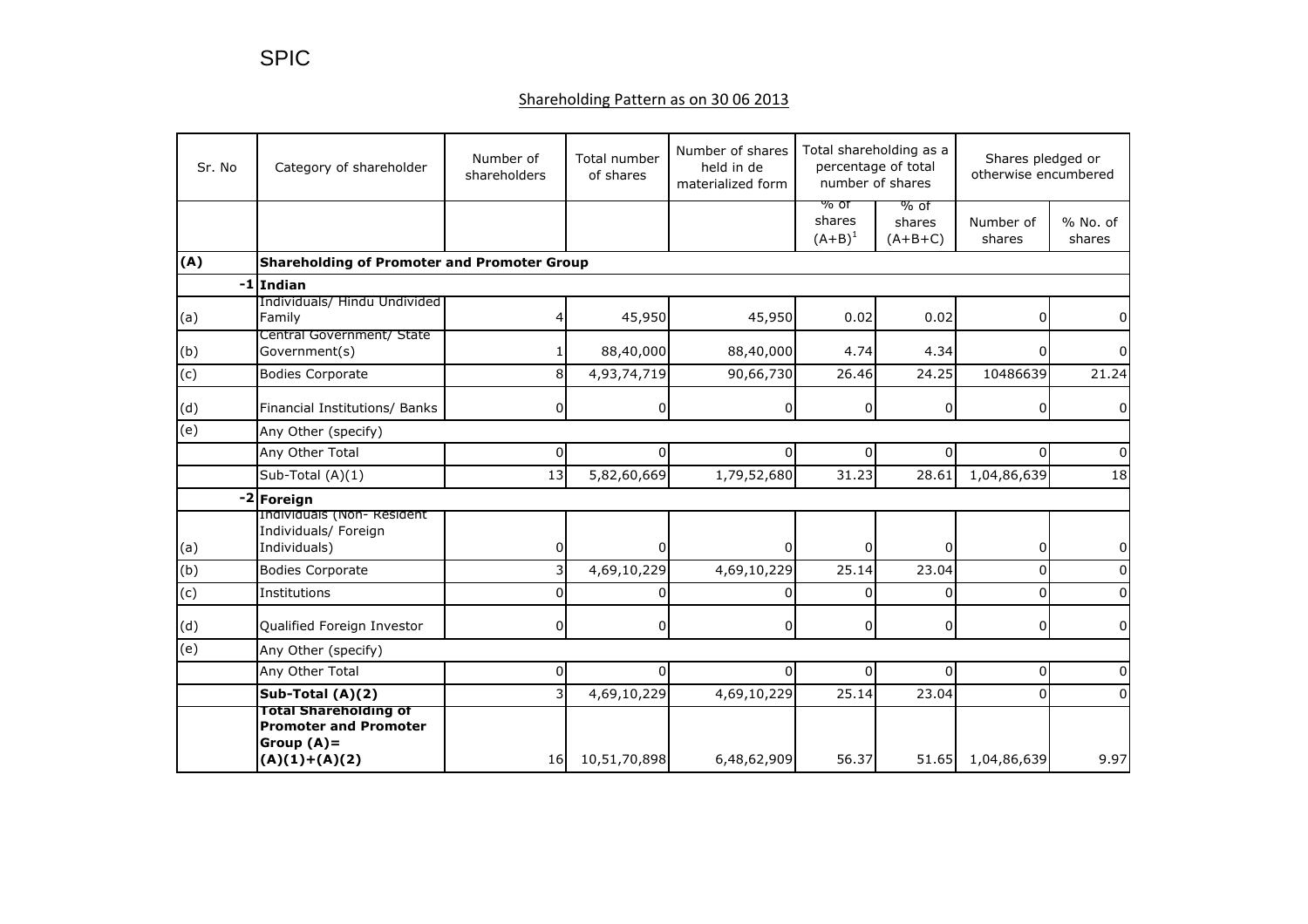| (B)                       | Public shareholding <sup>3</sup>                                                       |        |                |                |                |             |                |                |  |
|---------------------------|----------------------------------------------------------------------------------------|--------|----------------|----------------|----------------|-------------|----------------|----------------|--|
|                           | -1 Institutions                                                                        |        |                |                |                |             |                |                |  |
| (a)                       | Mutual Funds/ UTI                                                                      | 13     | 1,84,124       | 1,71,774       | 0.1            | 0.09        | $\Omega$       | 0              |  |
| (b)                       | Financial Institutions/ Banks                                                          | 22     | 52,62,796      | 52,18,693      | 2.82           | 2.58        | 0              | $\Omega$       |  |
| (c)                       | Central Government/ State<br>Government(s)                                             | 0      |                |                | 0              | $\Omega$    | 0              | 0              |  |
| (d)                       | Venture Capital Funds                                                                  | 0      | $\Omega$       | $\Omega$       | $\overline{0}$ | $\Omega$    | 0              | $\Omega$       |  |
| $\overline{e}$            | <b>Insurance Companies</b>                                                             | 3      | 7,44,447       | 6,71,816       | 0.4            | 0.37        | $\pmb{0}$      | $\Omega$       |  |
| (f)                       | Foreign Institutional<br>Investors                                                     | 15     | 8,19,563       | 8,11,413       | 0.44           | 0.4         | $\mathbf{0}$   | $\Omega$       |  |
| (g)                       | Foreign Venture Capital<br>Investors                                                   | 0      | $\overline{0}$ | $\Omega$       | 0              | $\mathbf 0$ | 0              | $\Omega$       |  |
| (h)                       | Qualified Foreign Investor                                                             | 0      | $\mathbf 0$    | $\overline{0}$ | 0              | $\mathbf 0$ | 0              | $\overline{0}$ |  |
| (i)                       | Any Other (specify)                                                                    |        |                |                |                |             |                |                |  |
|                           | Any Other Total                                                                        | 0      | $\overline{0}$ | $\Omega$       | 0              | 0           | $\overline{0}$ | $\Omega$       |  |
|                           | Sub-Total $(B)(1)$                                                                     | 53     | 70,10,930      | 68,73,696      | 3.76           | 3.44        | $\overline{0}$ | $\Omega$       |  |
| $-2$                      | <b>Non-institutions</b>                                                                |        |                |                |                |             |                |                |  |
| (a)                       | <b>Bodies Corporate</b>                                                                | 761    | 1,16,35,665    | 1,13,84,235    | 6.24           | 5.71        | $\Omega$       | $\Omega$       |  |
| $\overline{(\mathsf{b})}$ | Individuals                                                                            |        |                |                |                |             |                |                |  |
| (i)                       | Individual shareholders<br>holding nominal share<br>capital up to Rs. 1 lakh           | 70,328 | 3,52,27,138    | 3,43,77,783    | 18.88          | 17.3        | 0              | $\overline{0}$ |  |
| (ii)                      | Individual shareholders<br>holding nominal share<br>capital in excess of Rs. 1<br>lakh | 538    | 2,57,16,114    | 2,55,61,114    | 13.78          | 12.63       | 0              | $\overline{0}$ |  |
| (c)                       | Qualified Foreign Investor                                                             | 0      | $\overline{0}$ | 0              | 0              | 0           | 0              | $\Omega$       |  |
| $\overline{d}$            | Any Other (specify)                                                                    |        |                |                |                |             |                |                |  |
|                           | (i) Trusts                                                                             | 4      | 17000          | 17000          | 0.01           | 0.01        | <b>NA</b>      | <b>NA</b>      |  |
|                           | <b>OCBs</b>                                                                            | 2      | 39800          | 39150          | 0.02           | 0.02        | <b>NA</b>      | <b>NA</b>      |  |
|                           | (iii) NRIs                                                                             | 435    | 1660471        | 1645825        | 0.89           | 0.82        | <b>NA</b>      | <b>NA</b>      |  |
|                           | (ii) Clearing Members                                                                  | 52     | 95520          | 95520          | 0.05           | 0.05        | <b>NA</b>      | <b>NA</b>      |  |
|                           | Any Other Total                                                                        | 493    | 18,12,791      | 17,97,495      | 0.97           | 0.89        | $\Omega$       | $\Omega$       |  |
|                           | Sub-Total(B)(2)                                                                        | 72,120 | 7,43,91,708    | 7,31,20,627    | 39.87          | 36.53       | $\Omega$       | $\Omega$       |  |
|                           | <b>Total Public Shareholding</b><br>$(B)=(B)(1)+(B)(2)$                                | 72,173 | 8,14,02,638    | 7,99,94,323    | 43.63          | 39.97       | 0              | 0              |  |